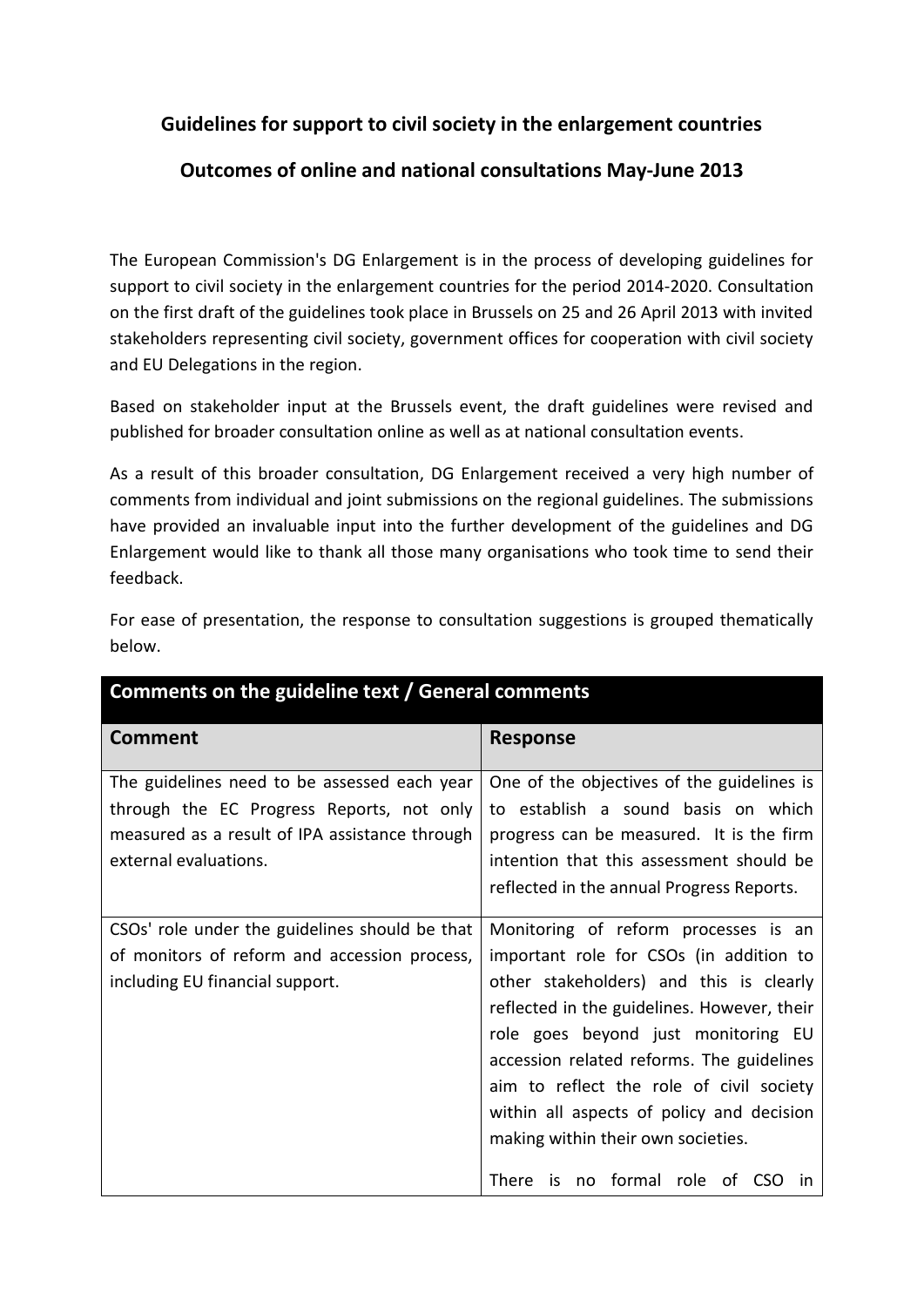|                                                                                                                                                                                                                                                                                                                          | monitoring EU financial support.                                                                                                                                                                                                                                                                                                                                                                                                                                          |
|--------------------------------------------------------------------------------------------------------------------------------------------------------------------------------------------------------------------------------------------------------------------------------------------------------------------------|---------------------------------------------------------------------------------------------------------------------------------------------------------------------------------------------------------------------------------------------------------------------------------------------------------------------------------------------------------------------------------------------------------------------------------------------------------------------------|
| Civil society should be a horizontal priority and<br>support needs to be provided in all relevant<br>sectors                                                                                                                                                                                                             | The guidelines focus on the role of civil<br>fostering<br>in<br>pluralistic<br>society<br>democracies. It sets out how the EC will<br>support civil society to fulfill this role<br>without entering into details on specific<br>sectors. However, it highlights that the EU<br>will promote the involvement of civil<br>the<br>formulation,<br>society<br>in<br>implementation and monitoring of sector<br>strategies. This will be set out in the sector<br>strategies. |
| There should be space at regional and/or the<br>national level to support the development of<br>the civil society sector.                                                                                                                                                                                                | Agree. This is strongly reflected in the<br>guidelines                                                                                                                                                                                                                                                                                                                                                                                                                    |
| In description of the role of civil society (section<br>1, paragraph 3), mention that civil society can<br>demonstrate innovative alternative methods of<br>public policy governance.                                                                                                                                    | It is not entirely clear what is meant. The<br>guidelines already put a great deal of<br>emphasis on the role of civil society in<br>strengthening good governance.                                                                                                                                                                                                                                                                                                       |
| In section 1, paragraph 4, mention of the role<br>of civil society in disseminating information and<br>providing spaces for public debate.                                                                                                                                                                               | Para 4 is deliberately focused on the<br>specific role of civil society plays in<br>generating debate on the EU accession<br>process. The more general role<br>in<br>stimulating public debate is covered in<br>paragraph 2.                                                                                                                                                                                                                                              |
| In section 3, paragraph 2, add that 'The<br>Commission will explore the possibility of<br>establishing a separate funding stream that<br>allows<br>Enlargement countries'<br>CSO <sub>S</sub><br>to<br>participate as aggregate partners to new EU<br>funded projects.                                                   | decisions<br>specific<br>funding<br>Any<br>on<br>will<br>mechanisms<br>be<br>made<br>the<br>at<br>programming stage. The guidelines set out<br>the broad aims and objectives with EU<br>support.                                                                                                                                                                                                                                                                          |
| In section 3, paragraph 5, add that 'In order to<br>foster the interest of EU based potential private<br>funders, the Commission will investigate the<br>possibilities for promotion, fiscal or other types<br>of incentives reserved for private entities<br>CSO <sub>s</sub><br>financing<br>Enlargement<br>countries' | Although an interesting suggestion, this is<br>a matter for civil society to explore rather<br>than the EU. It is beyond the EU's remit.                                                                                                                                                                                                                                                                                                                                  |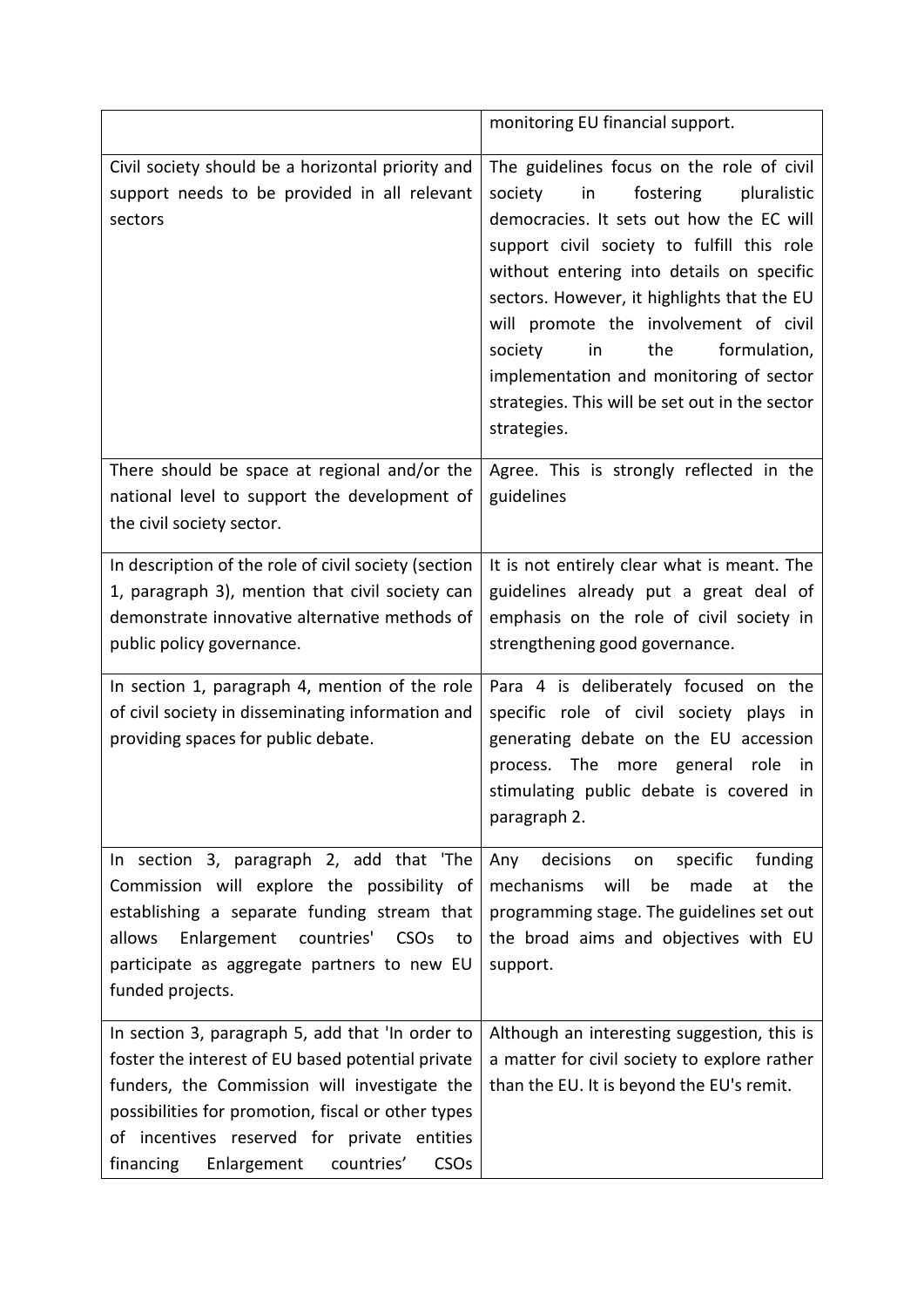| programmes and projects.                                                                                                                                                                                                                                                                 |                                                                                                      |                                                                                                                                                                                                                                                                                                                                              |
|------------------------------------------------------------------------------------------------------------------------------------------------------------------------------------------------------------------------------------------------------------------------------------------|------------------------------------------------------------------------------------------------------|----------------------------------------------------------------------------------------------------------------------------------------------------------------------------------------------------------------------------------------------------------------------------------------------------------------------------------------------|
| The section on financial assistance (section 3,<br>paragraph 3) suggests a welcome change. How<br>will this be done given human resource<br>constraints?                                                                                                                                 |                                                                                                      | A valid concern. Fortunately most of the<br>mechanisms mentioned (eg. longer term<br>support, re-granting) should help to<br>reduce the admin burden for the EU.                                                                                                                                                                             |
| The guidelines and EC in general should<br>recognise the role of non-membership CSOs, in<br>think-tank<br>institutions<br>particular<br>and<br>organizations providing expertise and evidence-<br>based arguments on different sectors of the<br>society.                                |                                                                                                      | Think tanks and other organisations play<br>an important role in providing expertise<br>on specialist subjects. When the guidelines<br>talk about 'representativeness' it does not<br>only mean representativeness though a<br>membership base. Representativeness can<br>also<br>be achieved by being<br>widely<br>recognised as an expert. |
| guidelines<br>aim<br>strengthen<br>The<br>to<br>the<br>transparency and<br>accountability of<br>both<br>national governments and civil society. The<br>same principles should apply also to the EU<br>itself, in particular the EC support to civil<br>society in enlargement countries. |                                                                                                      | Fully agree. However, it is monitored as<br>part of how the EC conducts its business<br>overall and falls outside the scope of the<br>guidelines.                                                                                                                                                                                            |
| The EC should facilitate an official mechanism<br>of donor coordination for civil society.                                                                                                                                                                                               |                                                                                                      | Agree that donor coordination is a key<br>issue. The Local Advisory Groups (LAGs)<br>have been set up to foster coordination. In<br>some countries the LAGs are<br>more<br>successful than others. Alternative models<br>may be applied depending on the context<br>and the players. The new TACSO will<br>analyse options.                  |
| A number of suggestions to add additional text<br>to provide more detail on issues/processes.                                                                                                                                                                                            |                                                                                                      | Generally valid, however, as a policy<br>document it is crucial that the guidelines<br>are kept very short.                                                                                                                                                                                                                                  |
| <b>Comments on Annex A</b>                                                                                                                                                                                                                                                               |                                                                                                      |                                                                                                                                                                                                                                                                                                                                              |
| Section                                                                                                                                                                                                                                                                                  | Comment                                                                                              | Response                                                                                                                                                                                                                                                                                                                                     |
| Result 1.1.                                                                                                                                                                                                                                                                              | Indicators<br>for<br>civic<br>non-<br>formal forms of civic activism<br>needs to be brought into the | Agree on the relevance of this, however,<br>getting the data is complicated. Would<br>value proposals.                                                                                                                                                                                                                                       |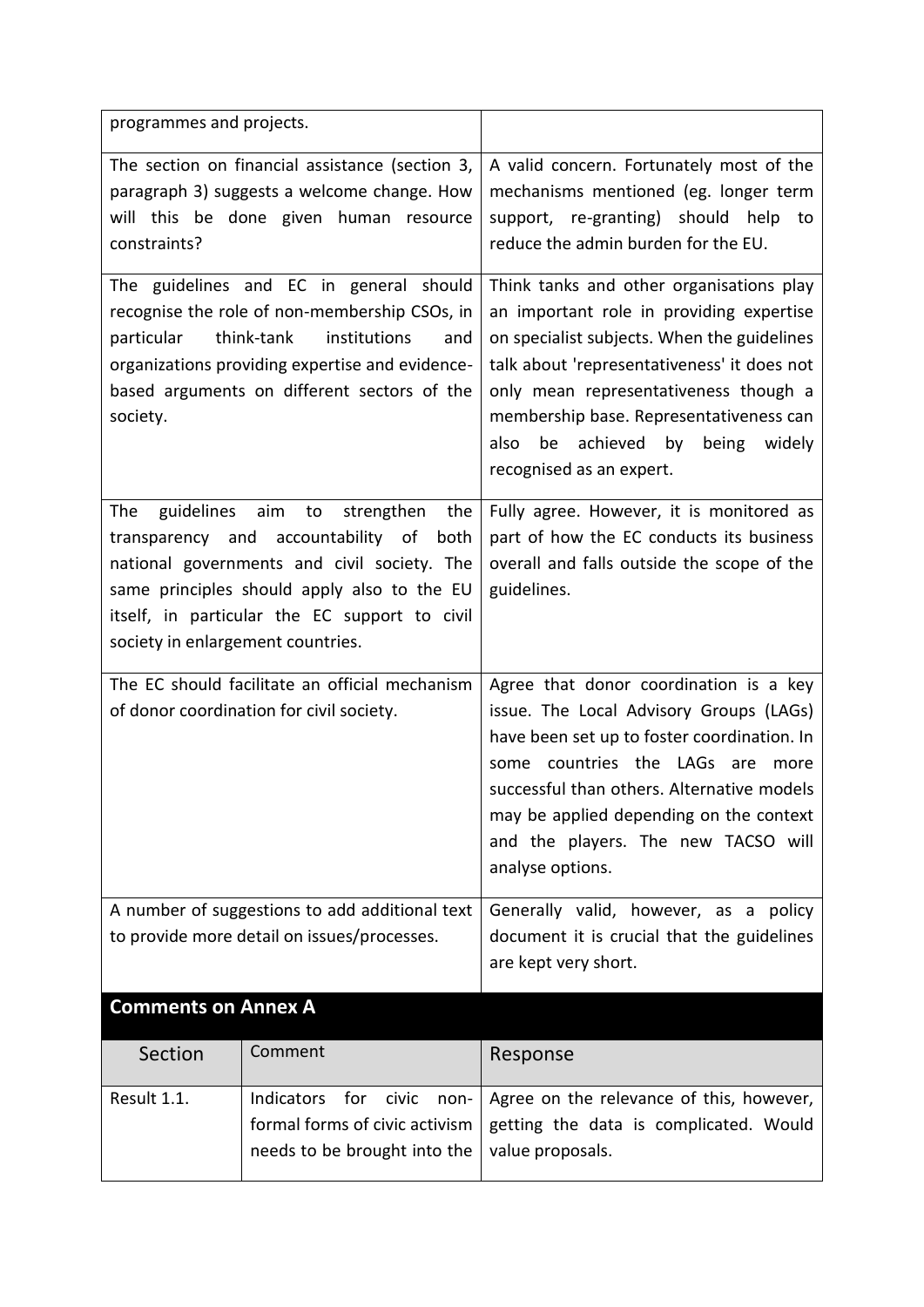|             | guidelines                                                                                                                                                                                                                                             |                                                                                                                                                                                                                                                                                                                                                                                                                              |
|-------------|--------------------------------------------------------------------------------------------------------------------------------------------------------------------------------------------------------------------------------------------------------|------------------------------------------------------------------------------------------------------------------------------------------------------------------------------------------------------------------------------------------------------------------------------------------------------------------------------------------------------------------------------------------------------------------------------|
|             | There should be an indicator<br>the<br>development<br>of<br>on<br>legislation that enables<br>a<br>vibrant CSO environment                                                                                                                             | This is covered in $1.1.d -$ the assessment<br>of the legislation and policy framework                                                                                                                                                                                                                                                                                                                                       |
|             | The MoV for 1.1.b could be<br>structured around<br>annual<br>feedback from CSOs - in<br>particular CSOs dealing with<br>human rights.                                                                                                                  | Agree. Data could be disaggregated so it<br>shows results for different types of CSOs.                                                                                                                                                                                                                                                                                                                                       |
|             | New indicator 1.1.e: Number<br>of relevant press releases,<br>petitions and other forms of<br>public expression                                                                                                                                        | See the relevance $-$ but counting just<br>numbers does not say whether there are<br>obstacles put in the way. Many other<br>issues could also play into whether the<br>number would go up or down.                                                                                                                                                                                                                          |
| Result 1.2. | New indicator: existence of<br>volunteering<br>quality<br>standards, ethical codes                                                                                                                                                                     | Valid and useful suggestion but sits better<br>under result 4.2., which has been changed<br>to focus on public understanding and trust<br>in CSOs (see below). Quality standards and<br>codes of conduct should not necessarily<br>be developed by public authorities. They<br>may be more effective when developed<br>and agreed by the CSO sector. Moving the<br>proposed indicator to result 4.2 supports<br>this notion. |
|             | Various suggestions for the<br>assessment<br>of<br>the<br>legal<br>indicator<br>framework<br>in<br>1.2.d., including<br>ease<br>of<br>formal<br>registration<br>and<br>procedures as well as fiscal<br>incentives<br>for<br>employing<br>young people. | Most clearly valid and will be taken into<br>consideration when developing terms of<br>reference<br>for<br>the<br>independent<br>assessment. Not clear that it is within the<br>remit of the EU to push for specific<br>incentives to employ young people. This is<br>for the individual countries to decide.                                                                                                                |
| Result 1.3  | 1.3.b<br>from<br>Change<br>to<br>'number and monetary value<br>of grass-root projects funded<br>by national/local authorities'                                                                                                                         | Following<br>from<br>the<br>comments<br>consultation and considering that it is<br>difficult to get 'hard' official data on grass-<br>roots organisation activities, the indicator                                                                                                                                                                                                                                           |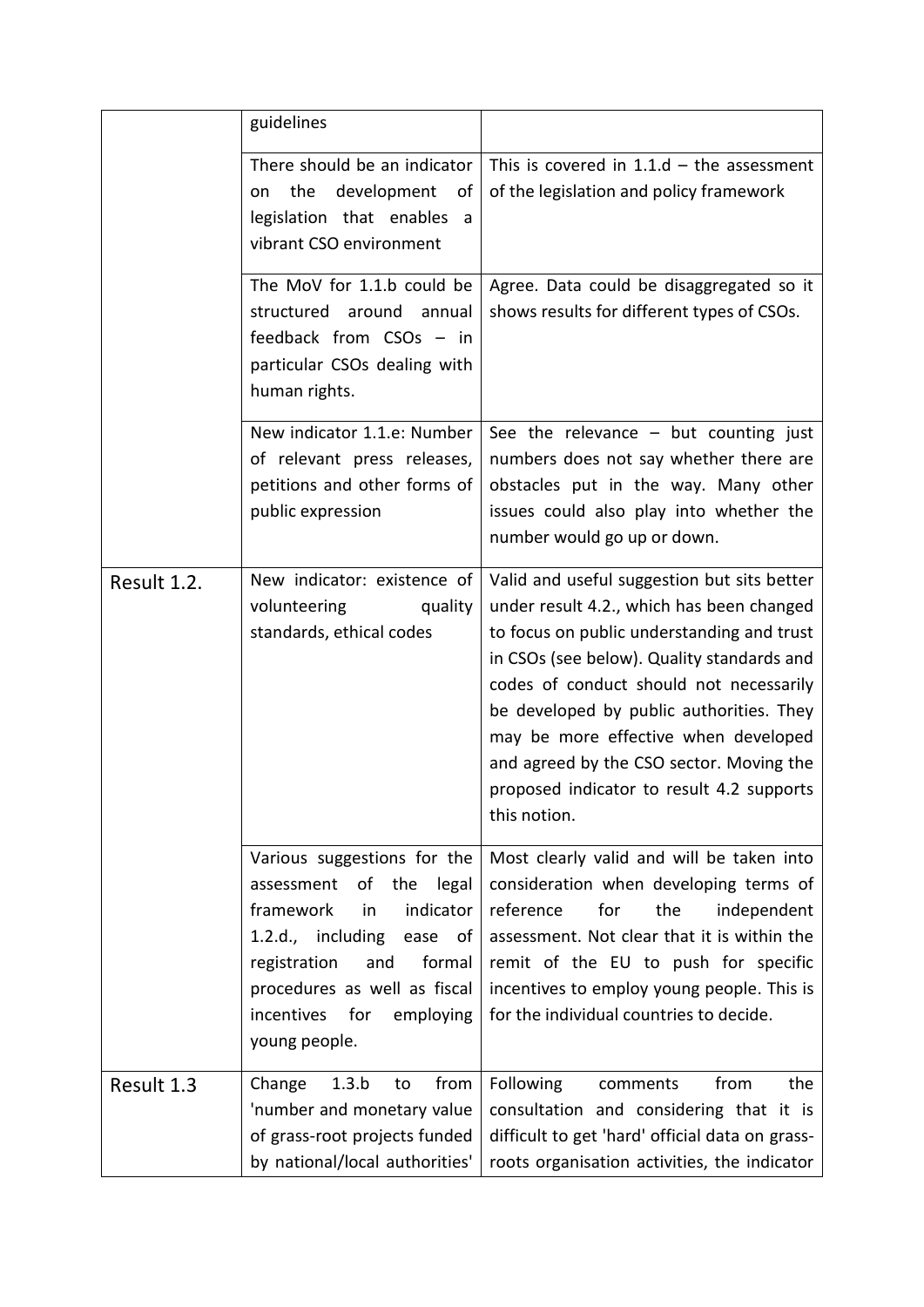|             | 'existing<br>financing<br>to                                                                                                                                                                                | for this result has been reformulated to a                                                                                                                                                                                                                                                                                                                                                                           |
|-------------|-------------------------------------------------------------------------------------------------------------------------------------------------------------------------------------------------------------|----------------------------------------------------------------------------------------------------------------------------------------------------------------------------------------------------------------------------------------------------------------------------------------------------------------------------------------------------------------------------------------------------------------------|
|             | opportunities for grass-root                                                                                                                                                                                | qualitative assessment of the environment                                                                                                                                                                                                                                                                                                                                                                            |
|             | organisations'                                                                                                                                                                                              | for grass-roots organisations.                                                                                                                                                                                                                                                                                                                                                                                       |
|             | Add indicator on flexibility of                                                                                                                                                                             |                                                                                                                                                                                                                                                                                                                                                                                                                      |
|             | rules of registration                                                                                                                                                                                       |                                                                                                                                                                                                                                                                                                                                                                                                                      |
| Result 1.4  | Include new result: CSOs can<br>become social enterprises to<br>funds<br>raise<br>through<br>commercial activities<br>Indicator 1.4.a: Change to<br>quality of existing legislation<br>and policy framework | Comments from the consultation show<br>that the main concern is for CSOs to be<br>able to raise funding though socio<br>economic activities. With this in mind, and<br>given that social economy actors are not<br>in essence civil society, the result has been<br>deleted and the ability to raise funds<br>through social entrepreneurship<br>has<br>instead been included under result 6 on<br>sustainable CSOs. |
| Result 2.1. | Indicator 1.2.a needs some<br>measure of the time and<br>effort devoted to fulfilling<br>financial obligations                                                                                              | Agree. This can be incorporated into the<br>CSO perception survey.                                                                                                                                                                                                                                                                                                                                                   |
|             | for<br>indicator<br>1.2.a<br>Data<br>needs to be disaggregated to<br>show the situation for grass-<br>roots organisations                                                                                   | Agree. This will be incorporated into the<br>CSO perception survey.                                                                                                                                                                                                                                                                                                                                                  |
|             | number of CSOs providing<br>sub-grants                                                                                                                                                                      | New indicators suggested on $ $ There is only a tentative link between this<br>indicator and the result which is about the<br>ease of meeting financial rules. Measuring<br>how many CSOs provide sub-grants does<br>not tell us very much about the ease of<br>complying with the financial rules.                                                                                                                  |
| Result 2.2. | Add<br>public<br>donors<br>to<br>indicator 2.2.a                                                                                                                                                            | No. The result is specifically about non-<br>state donations.                                                                                                                                                                                                                                                                                                                                                        |
|             | New indicators suggested on<br>deductions<br>and<br>tax<br>corporate giving                                                                                                                                 | This is better placed as part of the<br>assessment of the legislation in result 2.3                                                                                                                                                                                                                                                                                                                                  |
| Result 2.3. | Assessment needs to look at<br>quality<br>οf<br>the<br>the                                                                                                                                                  | Agree                                                                                                                                                                                                                                                                                                                                                                                                                |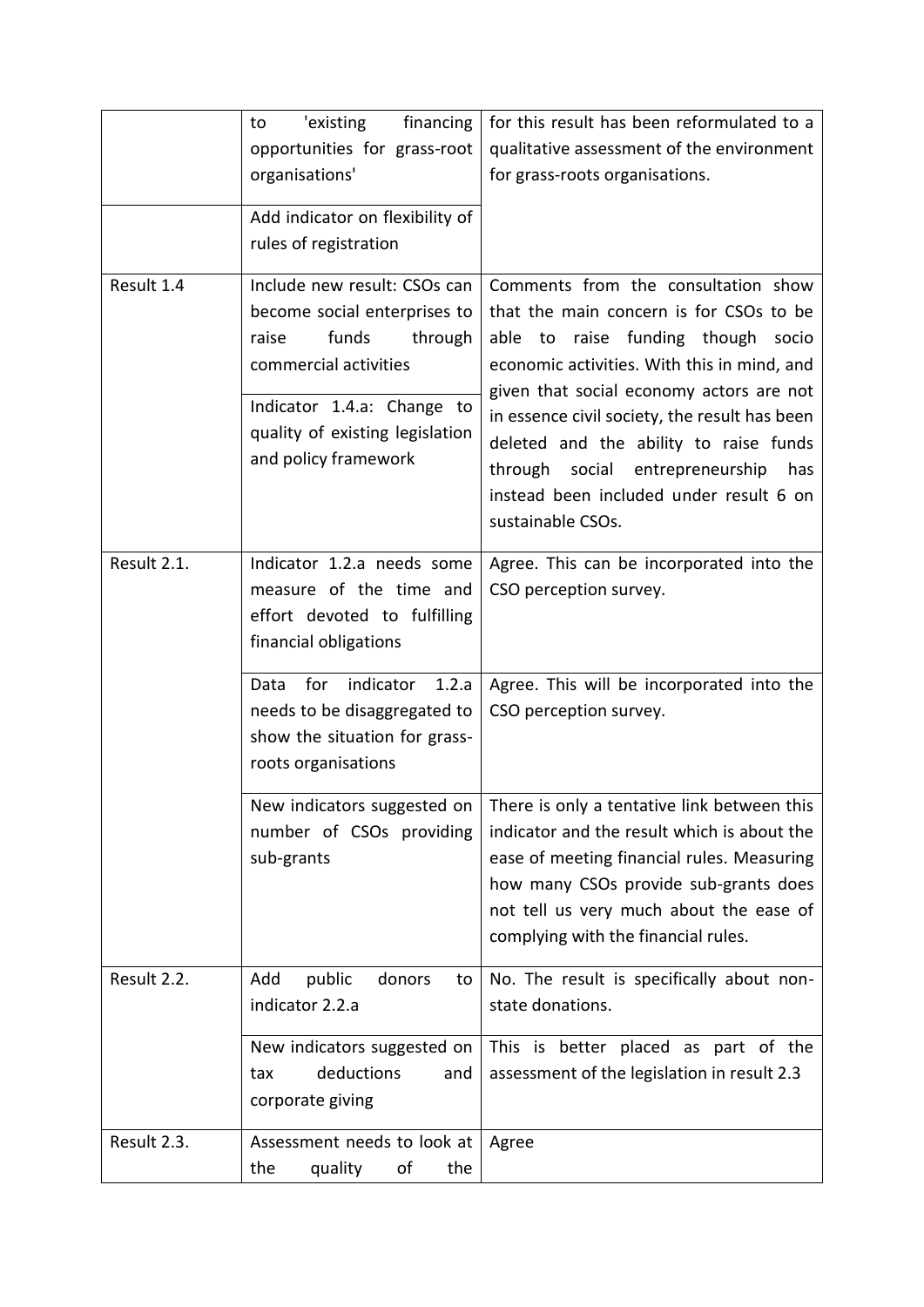|             | of<br>implementation<br>the<br>legislation                                                                                                                                                                     |                                                                                                                                                                                                                                                                                                                                                                                                                                                                     |
|-------------|----------------------------------------------------------------------------------------------------------------------------------------------------------------------------------------------------------------|---------------------------------------------------------------------------------------------------------------------------------------------------------------------------------------------------------------------------------------------------------------------------------------------------------------------------------------------------------------------------------------------------------------------------------------------------------------------|
| Result 2.4. | Indicators<br>suggested<br>measuring the volume of<br>funding<br>state<br>and<br>the<br>number of CSOs applying.<br>Suggestion<br>to<br>replace<br>current indicator 2.4.a. with<br>a CSO perception indicator | Understand the interest in measuring the<br>volume of state funding but the EU is not<br>in any position to set benchmarks for this.<br>The main interest is the manner in which<br>the funding is provided (transparently,<br>fairly etc).<br>Measuring the number of CSOs that apply<br>for public funding says little about the way<br>in which funding is provided.<br>Agree that a CSO perception indicator is<br>meaningful<br>than<br>the<br>more<br>current |
|             | Suggestions for parameters<br>to look for when measuring<br>indicator 2.4.d on the quality<br>of frameworks for<br>state<br>funding.                                                                           | indicator 2.4.a. which has been replaced in<br>response to this suggestion.<br>valid<br>All<br>and<br>will<br>taken<br>be<br>into<br>consideration when developing terms of<br>reference for the assessment.                                                                                                                                                                                                                                                        |
|             | Suggestions for new result<br>public/private<br>on<br>and<br>partnerships<br>state<br>funding for service delivery.                                                                                            | Goes beyond the scope of these guidelines<br>which centre on the governance role of<br>civil society.                                                                                                                                                                                                                                                                                                                                                               |
| Result 3.1  | Add bylaws and strategies to<br>indicator 3.1.a.                                                                                                                                                               | Done                                                                                                                                                                                                                                                                                                                                                                                                                                                                |
|             | Add CSO monitoring reports<br>as MOV                                                                                                                                                                           | Added as MOV for indicator 3.1.a.                                                                                                                                                                                                                                                                                                                                                                                                                                   |
|             | There<br>needs<br>be<br>to<br>an<br>indicator<br>the<br><b>CSO</b><br>on<br>of<br>perception<br>the<br>cooperation.                                                                                            | Agree. This has been added.                                                                                                                                                                                                                                                                                                                                                                                                                                         |
|             | There should be an indicator<br>the<br>quality of the<br>on<br>structures and mechanisms                                                                                                                       | Agree. This has been added.                                                                                                                                                                                                                                                                                                                                                                                                                                         |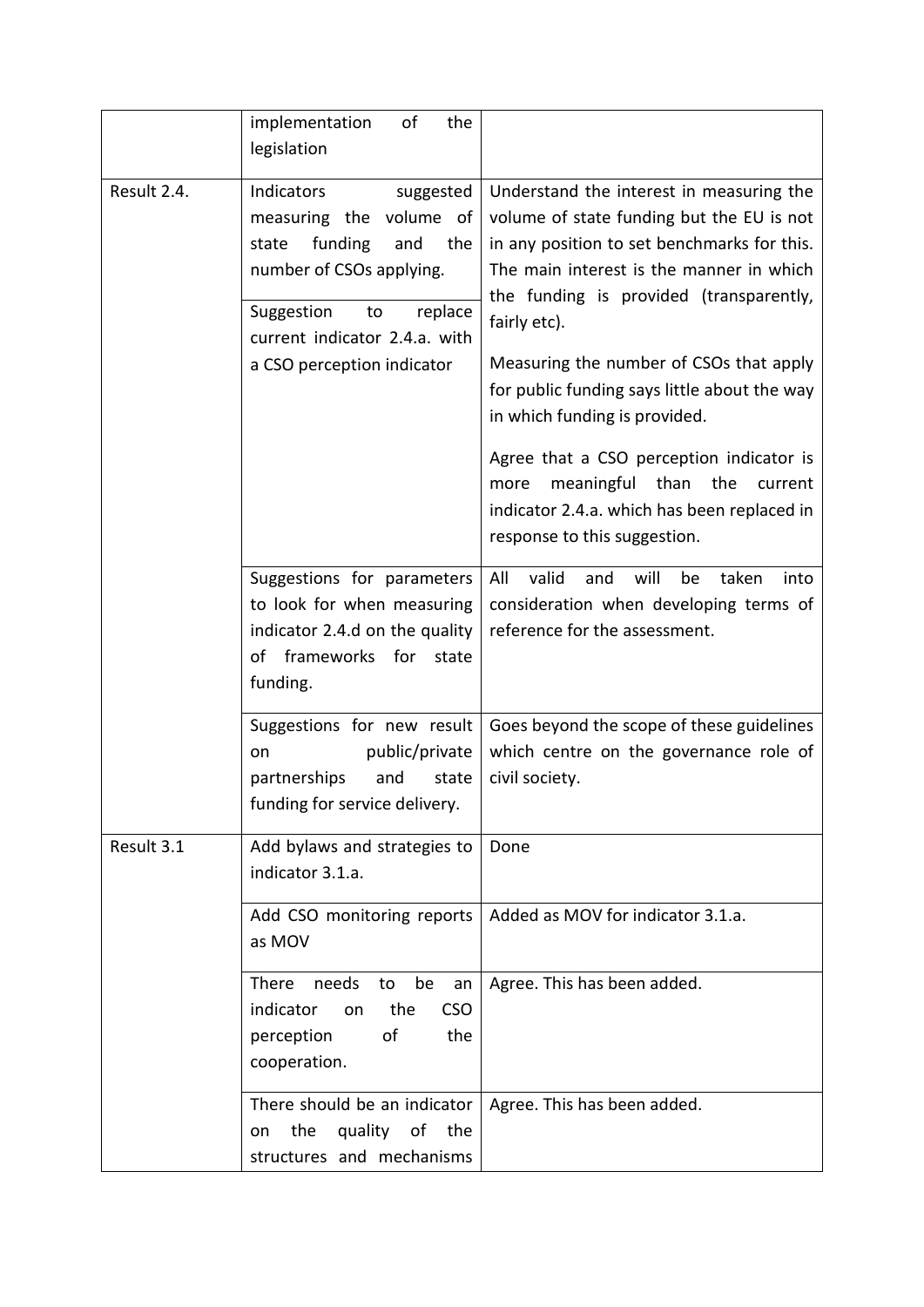|             | in place for dialogue and<br>cooperation between CSOs<br>and public institutions                                        |                                                                                                                                                                                       |
|-------------|-------------------------------------------------------------------------------------------------------------------------|---------------------------------------------------------------------------------------------------------------------------------------------------------------------------------------|
| Result 4.1. | Add<br>annual<br>reports<br>to<br>indicator 4.1.a                                                                       | Agree. This has been added.                                                                                                                                                           |
|             | Suggestion to assess CSO<br>structures,<br>governance<br>looking at<br>variety of<br>a<br>parameters                    | Valid suggestion but the degree of detail<br>goes beyond the scope of the guidelines.                                                                                                 |
| Result 4.2. | Change formulation of result<br>to reflect that it is more<br>public trust than<br>about<br>performance measurement     | Agree on this point. Result changed to :<br>CSOs and understood and trusted by the<br>public                                                                                          |
|             |                                                                                                                         | New indicator added on the 'development<br>and compliance with quality standards<br>and ethical codes' in response to<br>suggestions for result 1.2.                                  |
|             | for<br>Proposal<br>indicator<br>looking at the number of<br>CSOs that have performance<br>management systems            | Result 4.2. has been changed to focus<br>more clearly on public trust in CSOs. But<br>the issue of monitoring and evaluation is<br>crucial. It has been added as a new result<br>4.4. |
| Result 4.3  | of<br>CSOs<br>conducting<br>independent financial audits                                                                | Add indictor on the number   Valid point. Has been added to the<br>existing indicator.                                                                                                |
| Result 4.4. | Suggestion to add indicator<br>on number of governmental<br>initiatives developed<br>with<br>the participation of CSOs. | The<br>result<br>the<br>homes<br>in<br>on<br>representativeness' of the CSOs<br>who<br>participate in consultations. The proposed<br>indicator measures something different.          |
| Result 5.2. | Some confusion over what is<br>meant by 'evidence-based'<br>approach in indicator 5.2.a                                 | Reformulated to say 'using research and<br>other forms of evidence'.                                                                                                                  |
| Result 5.3. | Suggestion<br>that<br>add<br>to<br>governments support CSOs<br>in their networking efforts                              | This result is about what CSOs need to do<br>to be more effective and less about what<br>governments could do to help.                                                                |